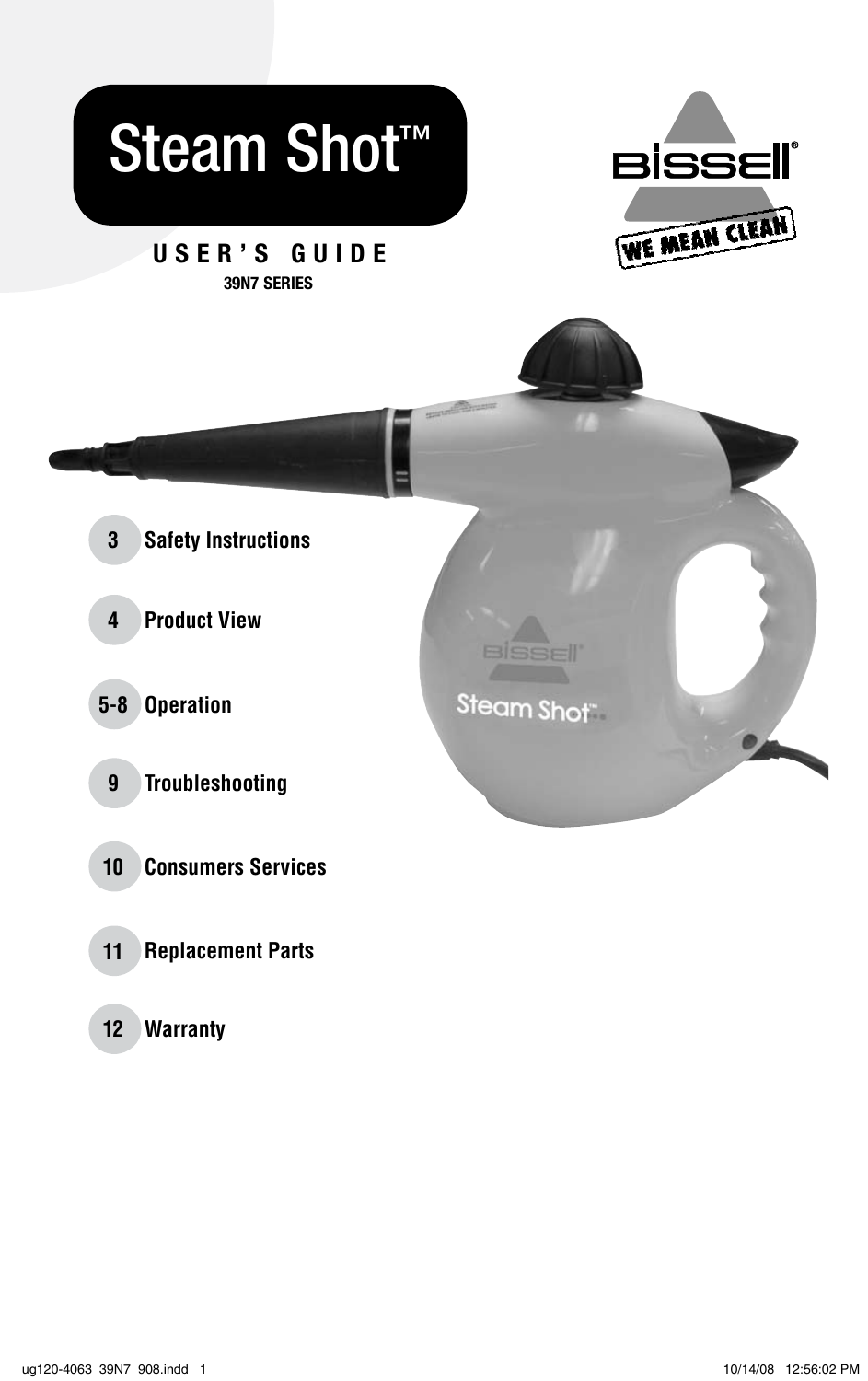### **Thanks for buying a BISSELL Steam Shot**

Everything we know about floor care went into the design and construction of this complete, high-tech home cleaning system.

We trust that it will bring you many years of satisfaction. It is backed with a limited one-year warranty. We also stand behind it with a knowledgeable, dedicated Consumer Services department, so, should you ever have a question, you'll receive fast, considerate assistance.

My great-grandfather invented the floor sweeper in 1876. Today, BISSELL is a global leader in the design, manufacture, and service of high quality homecare products like your Steam Shot.

Thanks again, from all of us at BISSELL.

mar 1. Junell

Mark J. Bissell President and Chief Executive Officer

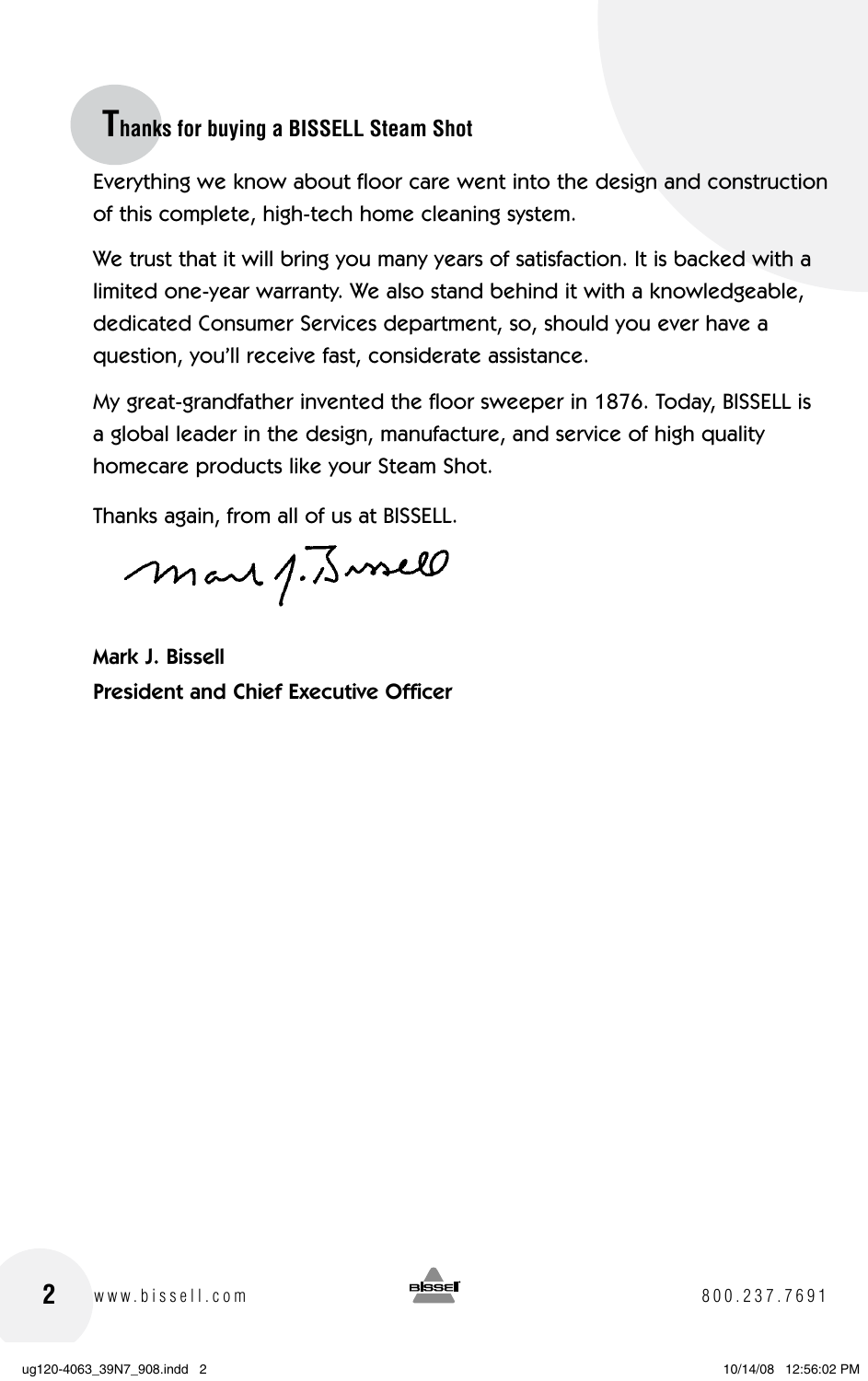# **IMPORTANT SAFETY INSTRUCTIONS**

**When using an electrical appliance, basic precautions should be observed, including the following:** 

Read all instructions before using your STEAM SHOT

# **WARNING:** To reduce the risk

of fire, electric shock, or injury:

- Do not direct steam at people, animals, or at electrical outlets
- Do not expose to rain
- Store indoors
- Unplug from outlet when not in use and before conducting maintenance or troubleshooting
- Do not leave steam cleaner unattended
- Do not leave the steam cleaner connected to an electrical outlet when not in use
- Do not attempt to use without water in the tank
- Do not use with damaged cord or plug
- Do not use steam cleaner if it has been dropped, damaged, left outdoors or dropped into water
- Do not handle steam cleaner with wet hands
- Do not pull or carry by cord, use cord as a handle, close door on cord, pull cord around sharp corners or edges, or expose cord to heated surfaces
- Do not unplug by pulling on cord
- Do not put any object into appliance openings, use with blocked opening, or restrict air flow
- Do not use appliance in an enclosed space filled with vapor given off by oil base paint, paint thinner, some moth proofing substances, flammable dust, or other explosive or toxic vapors
- Do not allow to be used as a toy
- Do not use on leather, wax polished furniture or floors, synthetic fabrics, velvet or other delicate, steam-sensitive materials
- Do not immerse
- Not for space heating purposes
- Do not service Steam Cleaner while it is plugged in
- Avoid contact with hot surfaces
- Release pressure before removing safety cap
- Let cool for 5 minutes before refilling
- Do not use for any purpose other than described in this User's Guide
- Use only manufacturer's recommended attachments use of attachments not provided or sold by BISSELL may cause fire, electric shock or injury
- Fill with cool water only do not add anything except cool water or you will cause damage to the heating element and void your warranty
- Unplug by grasping the plug, not the cord
- Pay close attention when working around children

### **GROUNDING INSTRUCTIONS**

This appliance must be connected to a grounded wiring system. If it should malfunction or break down, grounding provides a safe path of least resistance for electrical current, reducing the risk of electrical shock. The cord for this appliance has an equipment-grounding conductor and a grounding plug. It must only be plugged into an outlet that is properly installed and grounded in accordance with all local codes and ordinances.



# **WARNING: Improper**

**connection of the equipment-grounding conductor can result in a risk of electrical shock. Check with a qualified electrician or service person if you aren't sure if the outlet is properly grounded. DO NOT MODIFY THE PLUG. If it will not fit the outlet, have a proper outlet installed by a qualified electrician. This appliance is designed for use on a nominal 120-volt circuit, and has a grounding attachment plug that looks like the plug in the drawing above. Make certain that the appliance is connected to an outlet having the same configuration as the plug. No plug adapter should be used with this appliance..**

**This model is for household use only.**

### **SAVE THESE INSTRUCTIONS.** www.bissell.com 800.237.7691



 **3**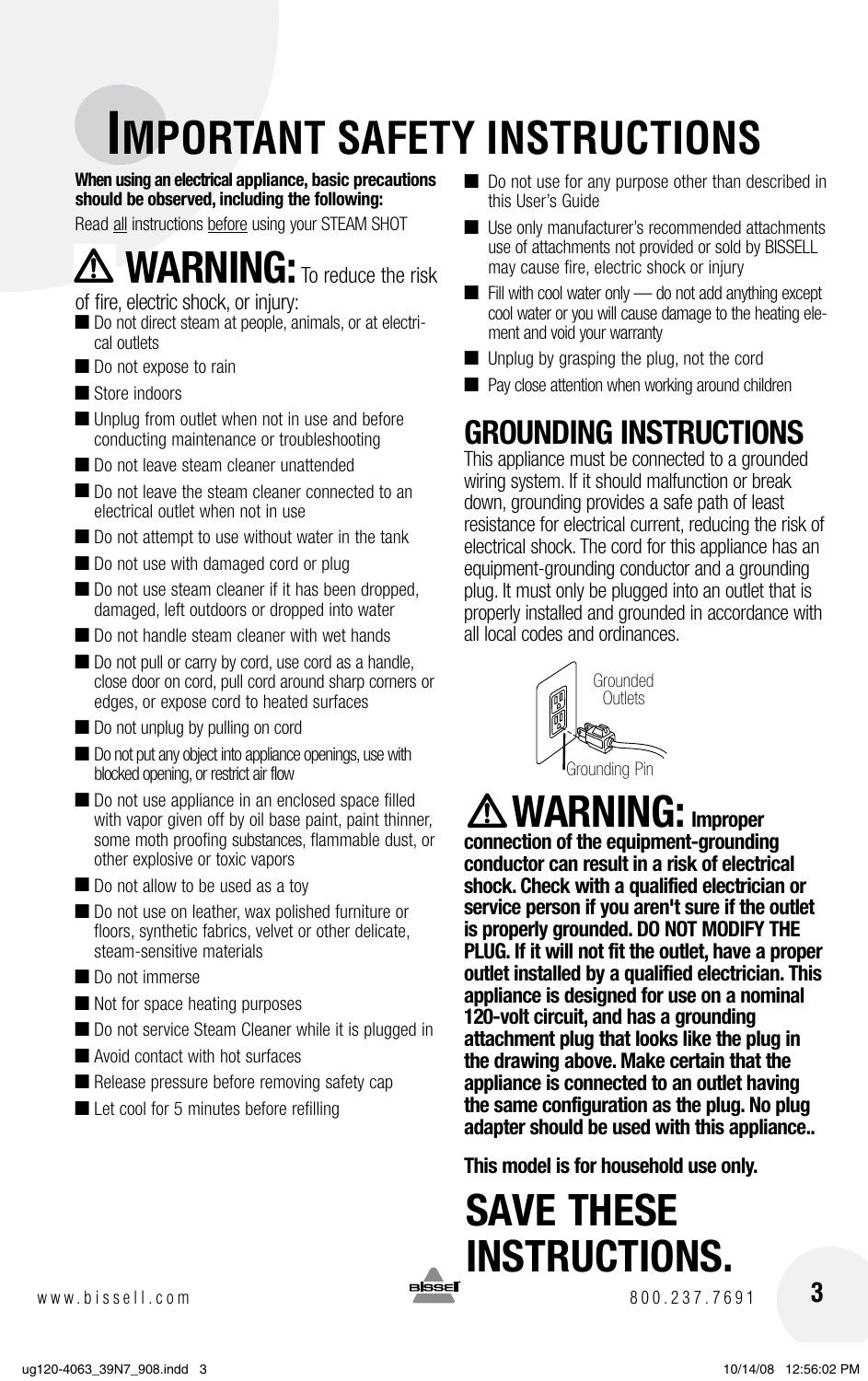



# **CAUTION:**

**Do not add anything except cool water or you will cause damage to the heating element and void your warranty.**

# **CAUTION:**

**To reduce risk of injury from steam, never point product at people, animals, or electrical outlets.**

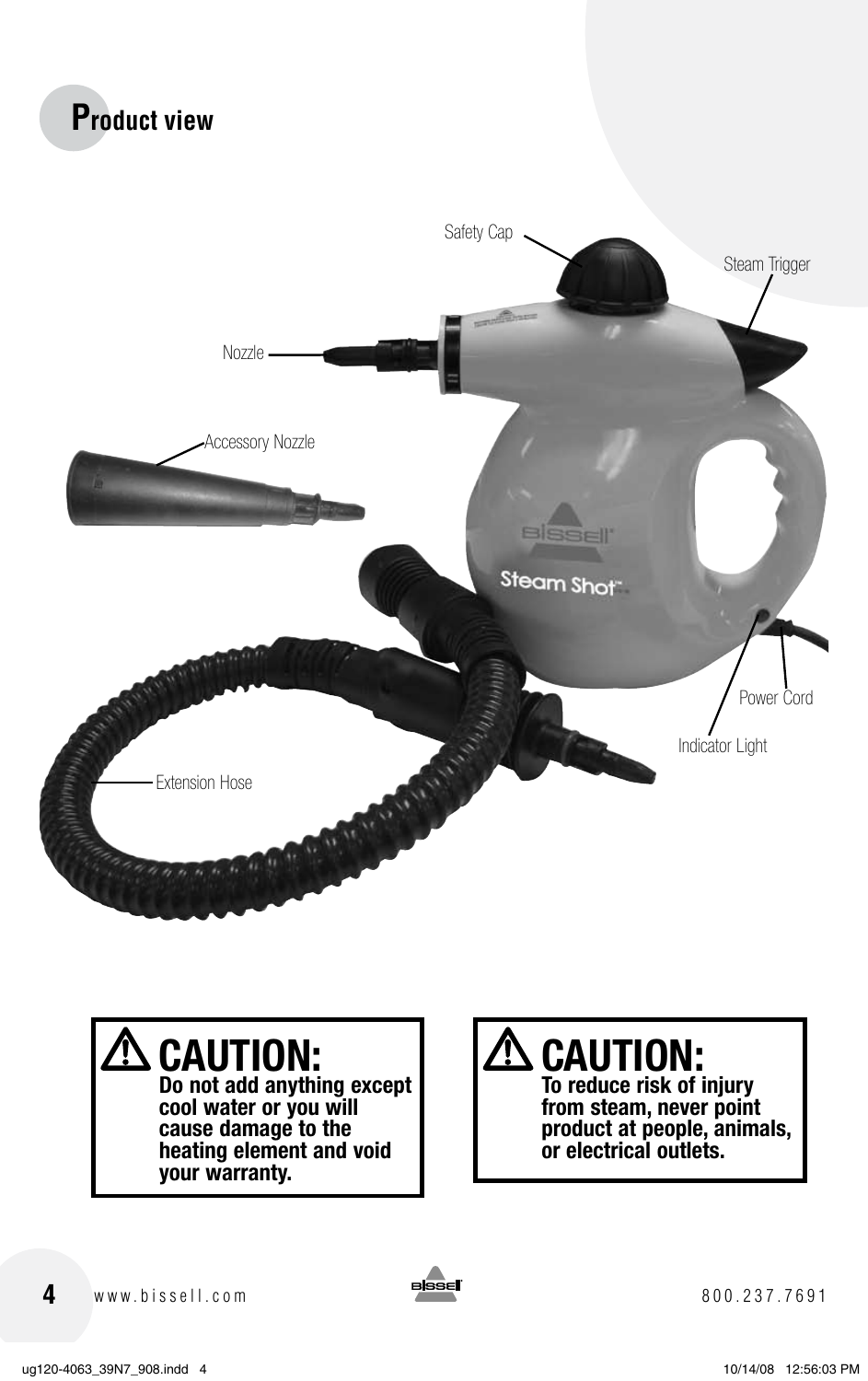### **Filling with water**

- **1.** Push down on the safety cap while turning counter clockwise.
- **2.** Fill measuring cup to the max fill line.
- **3.** Slowly pour water into steamer.
- **4.** Replace the safety cap by pushing down while turning clockwise.

**NOTE: You may substitute distilled or demineralized water for tap water.**

**If your tap water contains a high level of mineral content (hard water) the use of distilled or demineralized water is recommended.**

**Do not add anything except cool water or you will cause damage to the heating element and void your warranty.**

### **Power cord**

**Unwrap power cord before operating unit.**

### **Indicator light**

**The red indicator light will go on when the unit is first plugged in. When the steamer is ready to use, the light will turn off.**

### **Steam trigger**

**Push to release steam.**

**Remove protective packaging from nozzle and extension hose prior to use.**

**CAUTION: Always unplug your Steam Shot before filling/refilling. Press trigger until Steamer depressurizes. Wait 5** 

**minutes before removing cap.**





**CAUTION: Before disconnecting a tool from the steam cleaner, make certain that steam is no longer coming from the nozzle. Use an oven mitt to remove tools, or wait until they cool before removing.**

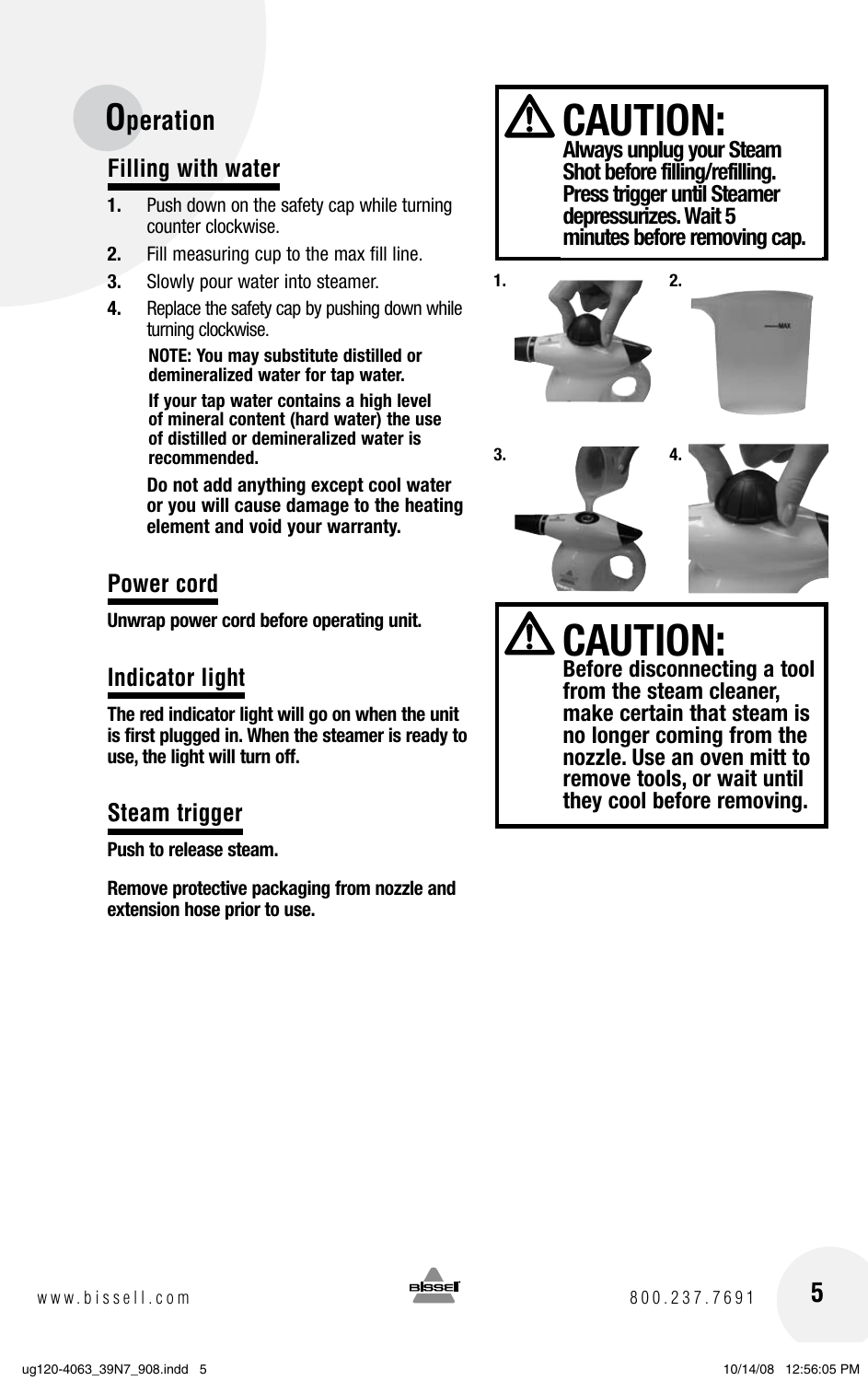#### **Tools and accessories**

**The accessory nozzle can be attached directly to the steamer or the end of the extension hose.**

**The accessory nozzle and extension hose attach in the same manner. Align the arrow on the tool with the (I) mark on the Steam Shot and turn clockwise until the arrow aligns with the (II) mark on the steamer.**

**A. Extension hose**

For cleaning hard to reach areas. Attach to unit and use with the accessory nozzle attached.

**B. Accessory nozzle** 

Attach to unit or hose. Use alone or with a tool attached

**C. Detail brush tool**

Attach to end of the accessory nozzle for scrubbing stubborn soil. Color coded for specific use.

- **D. Flat scraping tool**  Attach to the end of accessory nozzle for removing wallpaper, gum and extra sticky messes.
- **E. Angle concentrator tool** Attach to end of the accessory nozzle.
- **F. Grout brush tool**

Attach to end of the accessory nozzle for scrubbing small cracks and crevices.

#### **G. Fabric steamer tool**

Attach to end of the accessory nozzle for refreshing and removing wrinkles on clothing or drapes. Attach cloth over tool.

**H. Window squeegee tool** Hooks onto the fabric steamer tool (without cloth) for glass and window cleaning

> **Accessories included vary by model. See page 11 to purchase additional accessories.**



**6** www.bissell.com **Bissell** 800.237.7691

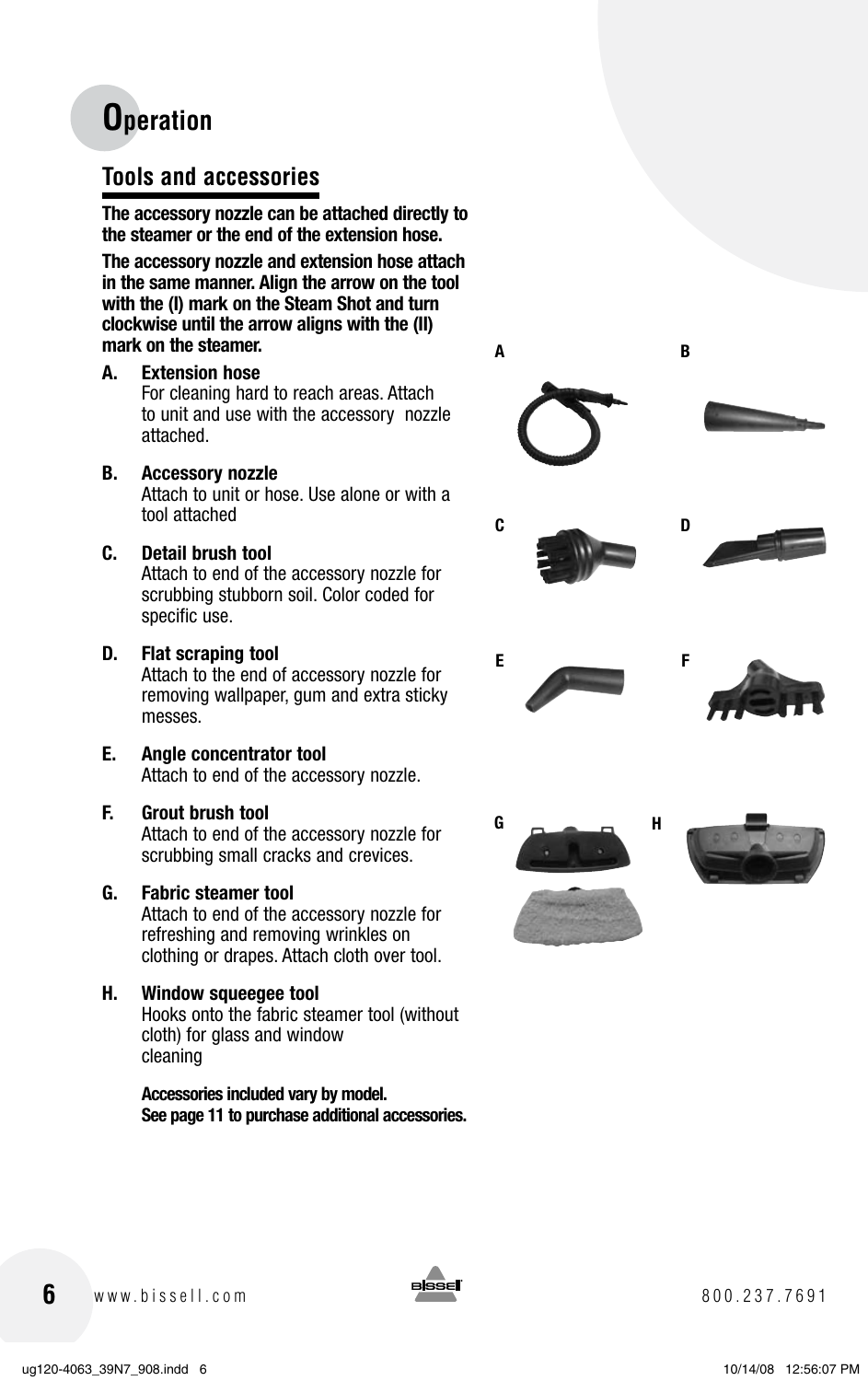### **Steam cleaning all living areas**

**Stubborn soil that resists traditional hot water, cleaning solutions and vigorous scrubbing can often be effectively removed with high temperature steam. Baked-on grease on the stovetop, dried fruit juice in the refrigerator, stubborn soap scum on sliding shower doors, gum on countertops — steam makes all these far easier to clean. Use your Steam Shot to soften and remove stubborn dirt, grime, dry, hardened food, and other household soil from hard surfaces. You can also use your steam cleaner to clean pet cages.\***

#### **\*Note: Always remove pets before cleaning.**

- **1.** Fill with cool tap water or distilled/demineralized water.
- **2.** Connect the plug to an appropriate outlet.
- **3.** When red indicator light turns off, the steamer is ready to use. Press trigger to release stream.
- **4.** Wipe surface with a clean, dry cloth.

### **CAUTION:**

**Keep face and all exposed skin away from steam. Failure to do so may result in personal injury.**

# **CAUTION:**

**Thermal shock can shatter glass. Before cleaning cold glass surface, carefully warm the surface by directing the steam jet on the glass from a distance of no less than 4 - 6".**

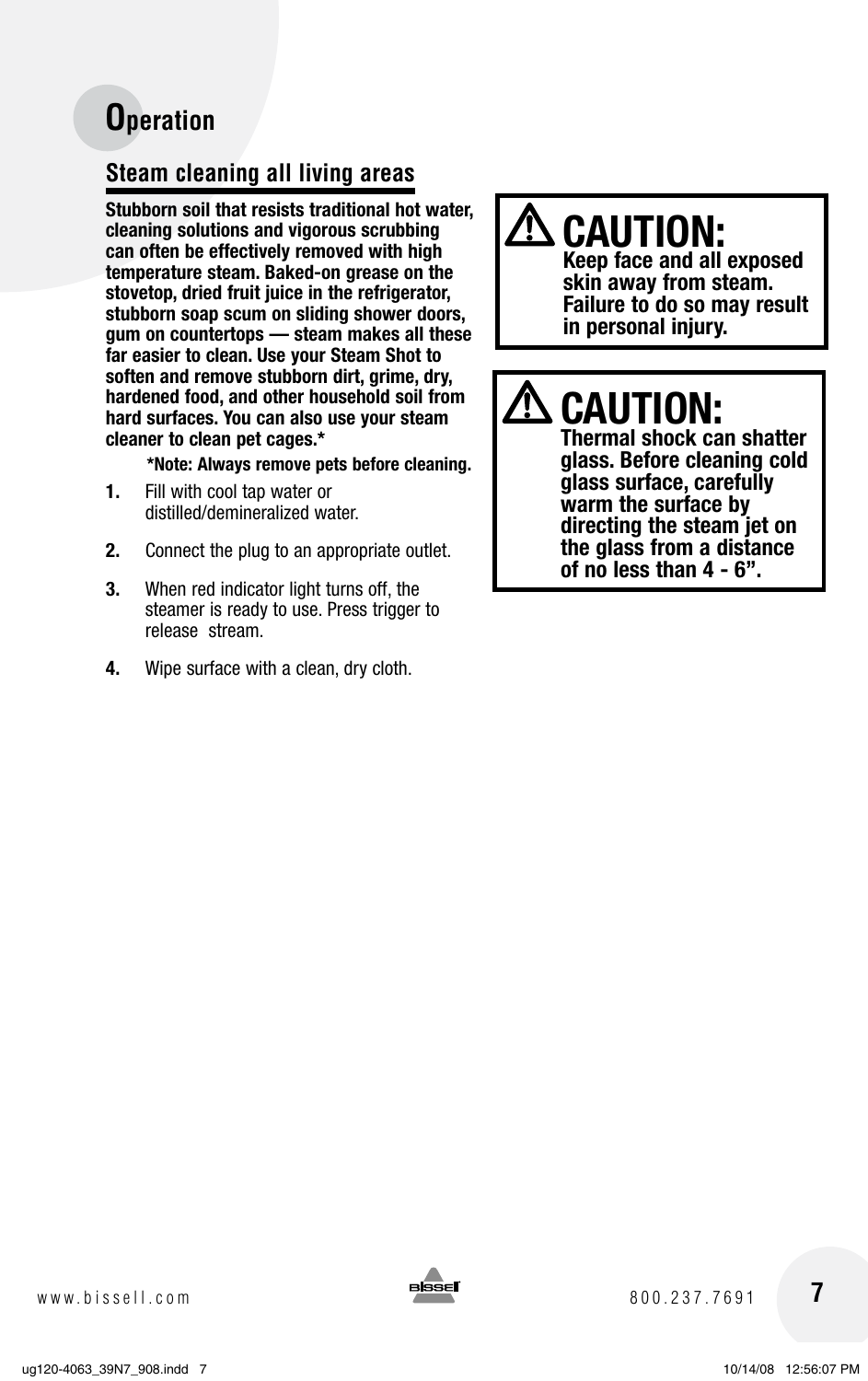### **Steaming/ freshening clothes**

**Use your Steam Shot to remove wrinkles from clothes, and "freshen" clothing that has been stored. Test for color fastness in a hidden area. If color is affected do not use.**

- **1.** Hang clothing from a shower rod or clothes hook using a sturdy clothes hanger.
- **2.** Fill with cool tap water or distilled/demineralized water.
- **3.** Connect plug to an appropriate outlet.
- **4.** Attach the fabric steamer tool with pad attached.
- **5.** Press trigger to release steam.
- **6.** Move over fabric taking care not to concentrate steam in a single area.

### **Other uses**

**Your Steam Shot is a very versatile tool. Use it to: Give your houseplants a refreshing cool cloud mist by using at 12" or more away from plants. Soften gum or adhesives for easier removal. Soften glazing putty on windows for easier removal. Clean grills.**

**Clean coolers.**

**Clean sink garbage disposals.**

**Clean exhaust fan reusable filters (always remove from fixture before cleaning).**

# $\mathbf{\hat{\mathbb{C}}}$  caution:

**Never tilt the steamer more than 45° during use as boiling water could spill with the steam.**

#### **CAUTION: Never attempt this**

**procedure on the clothing you are wearing. Burns could result.**

# **CAUTION:**

**Do not add anything except cool water or you will cause**  ment and void your warranty.

**8** www.bissell.com 800.237.7691

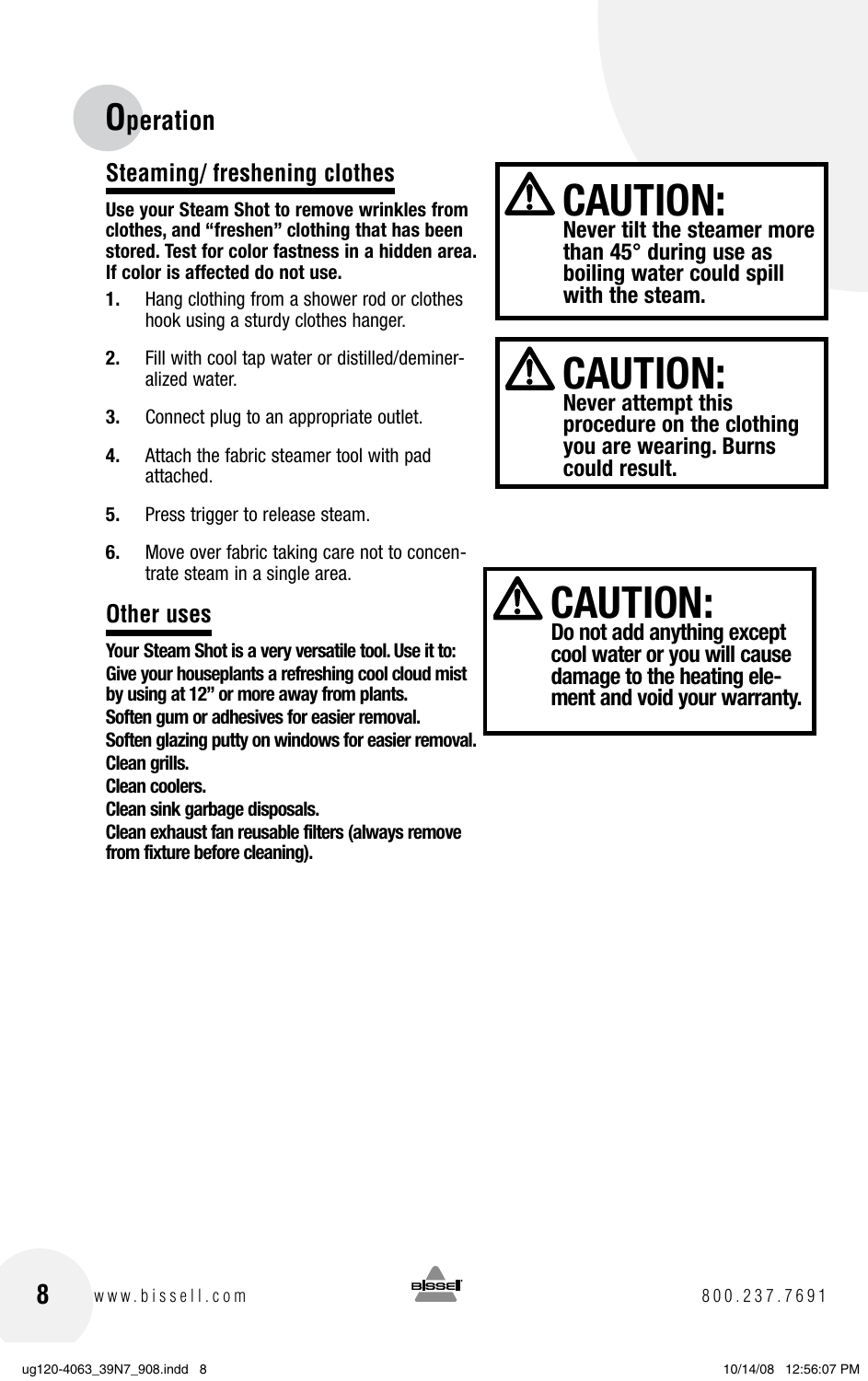### **Troubleshooting**

#### **Reduce steam or no steam Possible Cause Remedies**

- 
- **2.** Water tank may be empty. **2.** Unplug, allow to cool for



- **1.** Blocked steam nozzle **1.** Unplug from outlet. After unit has cooled, clear blockage by inserting and removing a paper clip into the brass spray tip
	- 5 minutes and refill with water

**Other maintenance or service not included in the manual should be performed by an authorized service representative.**

### **Thank you for selecting a BISSELL product.**

### **Please do not return this product to the store.**

**For any questions or concerns, BISSELL is happy to be of service. Contact us directly at 1-800-237-7691.**

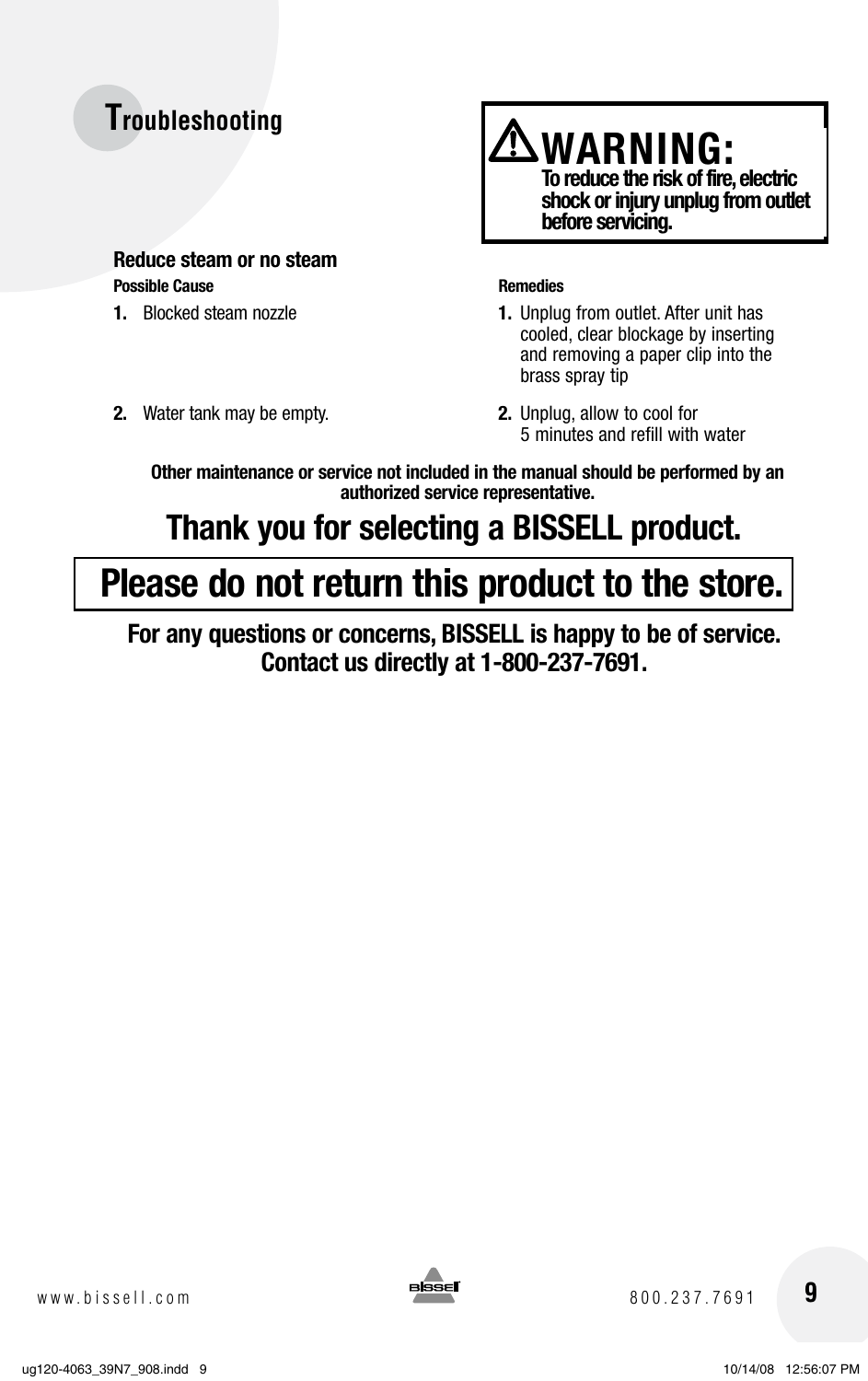### **BISSELL Consumer Services**

For information about repairs or replacement parts, or questions about your warranty, call:

#### **BISSELL Consumer Services 1-800-237-7691**

Monday - Friday 8 a.m. - 10 p.m. EST Saturday 9 a.m.  $-$  8 p.m. EST

Or write: BISSELL HOMECARE, INC PO Box 3606 Grand Rapids MI 49501 ATTN: Consumer Services

Or visit the BISSELL website - **www.bissell.com**

When contacting BISSELL, have model number of unit available.

Please record your Model Number:

Please record your Purchase Date:

**NOTE: Please keep your original sales receipt. It provides proof of date of purchase in the event of a warranty claim. See Warranty on page 12 for details.** 

# **Please register your new BISSELL product at**  www.bissell.com/productregistration

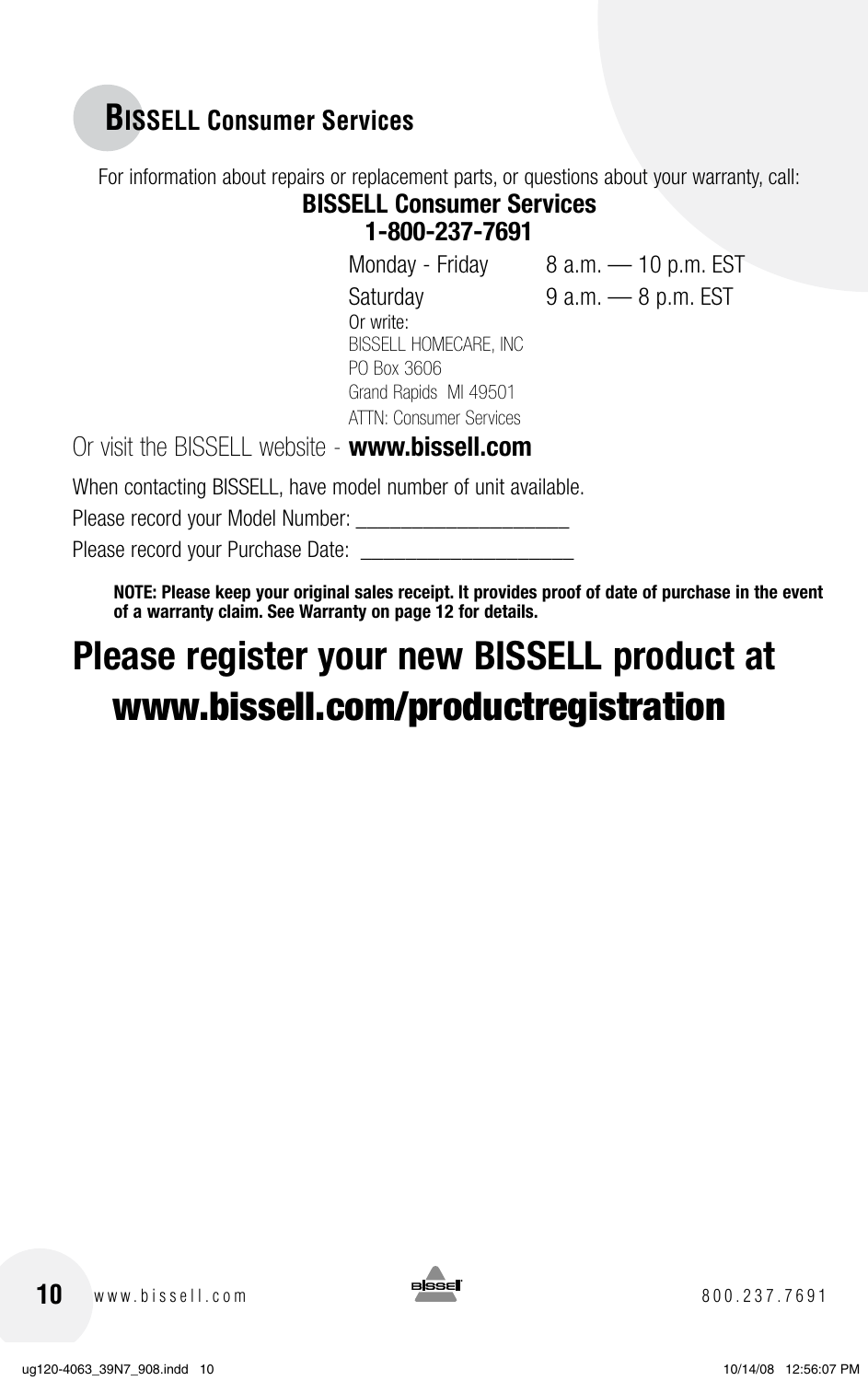### **Replacement parts - BISSELL Steam Shot**

| <b>Item</b> | Part No. | <b>Part Name</b>                  |
|-------------|----------|-----------------------------------|
|             | 203-2407 | <b>Accessory Nozzle</b>           |
| 2           | 203-2419 | <b>Extension Hose</b>             |
| 3           | 203-2405 | 3 Color Coded Detail Brushes      |
| 4           | 203-2420 | 2-Fabric Steamer Cloths           |
| 5           | 203-2421 | Measuring Cup                     |
| 6           | 203-2401 | Grout Brush                       |
| 7           | 203-2402 | <b>Flat Scraping Tool</b>         |
| 8           | 203-2403 | <b>Brass Bristle Detail Brush</b> |
| 9           | 203-2406 | Angle Concentrator Tool           |
| 10          | 203-2408 | <b>Window Squeeqee</b>            |
| 11          | 203-2423 | 2-Microfiber Cloths               |
| 12          | 203-2437 | Storage Bag                       |
|             |          |                                   |



### Earn Rewards Points!

To qualify you for discounts, rebates, and other BISSELL perks. Visit www.bissell.com/rewards to learn more.



www.bissell.com 800.237.7691 **11**